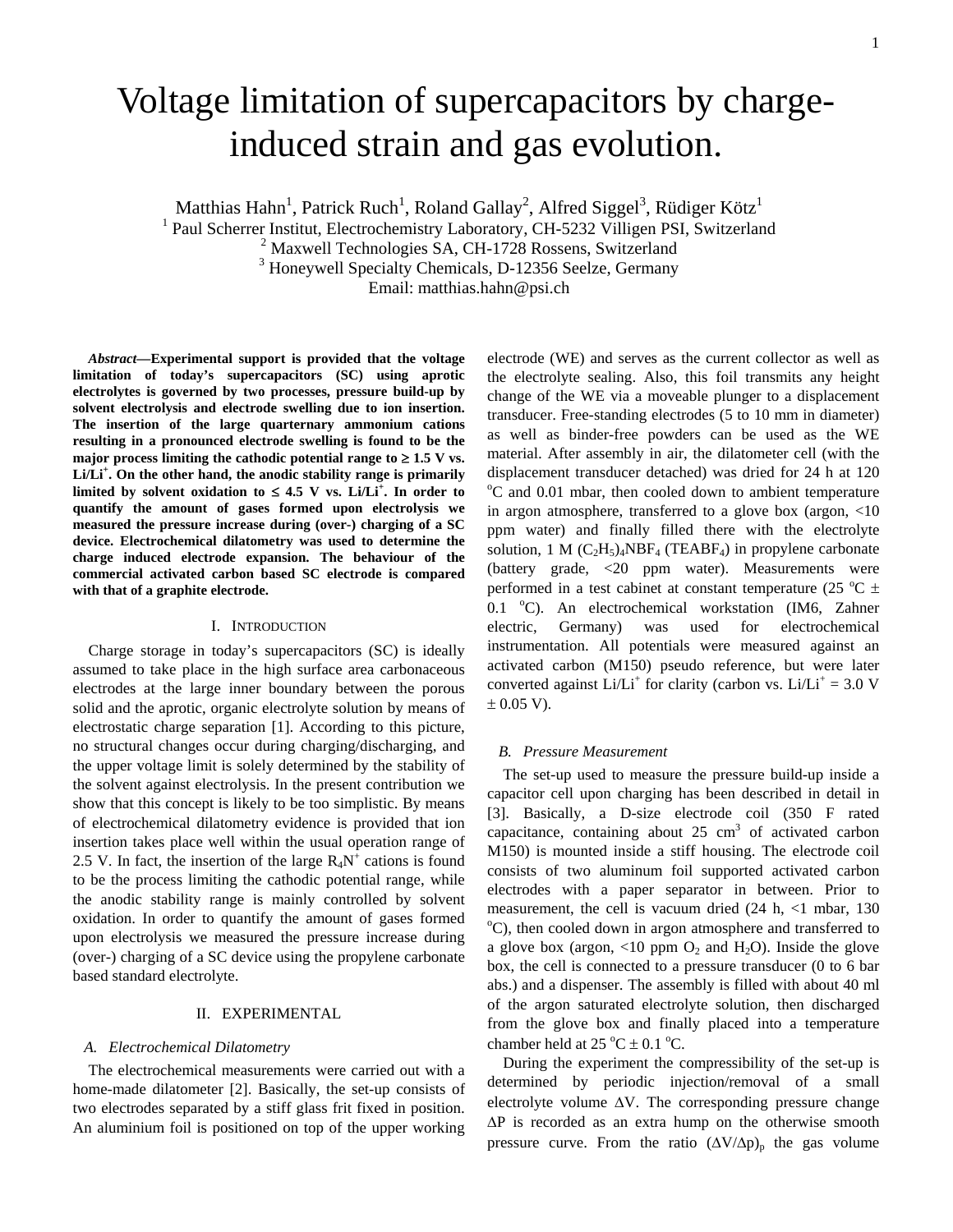change is calculated according to  $V_p = \int_{0}^{p} (\Delta V / \Delta p)_p dp$ . *p*  $\int_{p}$  =  $\int (\Delta V / \Delta p)_{p}$ 0

The measurement is performed in the two-electrode arrangement without a reference electrode.

# *C. Carbon Materials*

Height change and gas pressure build-up were measured on a proprietary activated carbon based SC electrode (M150, Maxwell Technologies SA, Switzerland). Dilatometric measurements were also performed on non-porous graphite with spherical particle shape (MCMB25-28, Osaka Gas, Japan).

## III. RESULTS AND DISCUSSION

#### *A. Dilatometry*



Fig. 1. Current response (top) and simultaneous height change (bottom) of the activated carbon electrode (M150) during CV experiment. Only the 4th cycle is shown. Scan rate: 5 mV/s. Applied load: 2 N. The shaded area roughly indicates the standard SC operation range of 2.5 V. The current is normalised to the weight of the dry carbon and to the sweep rate, thus yielding the gravimetric differential capacitance.

Fig. 1 shows the cyclic voltammograms (CV) and the simultaneous height change of the activated carbon electrode, M150. The electrode was first cycled between the rest (zero charge) potential, about  $3.0 \text{ V}$  vs.  $Li/Li^{+}$ , and a lower (cathodic) limit of  $1.0 \text{ V}$  vs.  $Li/Li^{+}$ . Subsequently, the same electrode was cycled in the anodic range, 3.0 V to 5.0 V. For both polarities, only the  $4<sup>th</sup>$  cycle is shown. The coulombic efficiency, defined as the ratio of the charge released during the backward scan and the charge accommodated during the forward scan, approaches ca. 97 %  $(4<sup>th</sup>$  cycle) for the cathodic range and only 90 %  $(4<sup>th</sup>$  cycle) for the anodic range. At the same time, the electrode shows considerable expansion, up to

2 % for the cathodic range, and significantly less, about 1 % for the anodic range. Quite obviously, the observed periodic height change can be attributed to ion insertion and extraction. The higher charge specific expansion for the negative potential range can be attributed to the larger ion diameter of TEA<sup>+</sup> (0.69 nm) as compared to  $BF_4$ <sup>-</sup> (0.46 nm), or to the different solvation of the inserted ions. However, the precise nature of the insertion sites is presently not fully understood. To address this question, X-ray and Raman microscopic investigations are underway.



Fig. 2. Current response (top) and simultaneous height change (bottom) of a powder type graphite electrode (MCMB). Scan rate: 1 mV/s. Electrolyte: 1 M TEABF4 in propylene carbonate. Applied load: 2 N.

In clear contrast to M150, distinct current peaks are observed for the intercalation of both  $TEA^+$  and  $BF_4^-$  into MCMB (Fig. 2). For this highly graphitic material, the onset of intercalation and simultaneous expansion is clearly defined. Cation insertion commences at 1.0 V, anion insertion at 4.3 V vs. Li/Li<sup>+</sup> and thus more remote from the potential of zero charge than for the activated carbon. The charge specific expansion of MCMB, however, is almost two orders of magnitude larger than that of M150.

# *B. Gas Evolution*

Fig. 3 shows the evolved gas volume V computed from the pressure curve recorded during subsequent hold periods at stepwise increased cell voltages of 2.5, 2.75, and 3.0 V [3]. For each voltage step, the volume curve is reset to  $t = 0$  and  $V = 0$ . The pronounced gas evolution during first charging  $(t < 2 h, 2.5 V)$  is in agreement with previous differential electrochemical mass spectrometry (DEMS) measurements [4] and might indicate some electrochemically induced wetting of the electrodes. Assuming ideal gas behaviour, gas evolution rates dn/dt of 0.5, 1.4, and 3.3 μmol/hour can be derived at